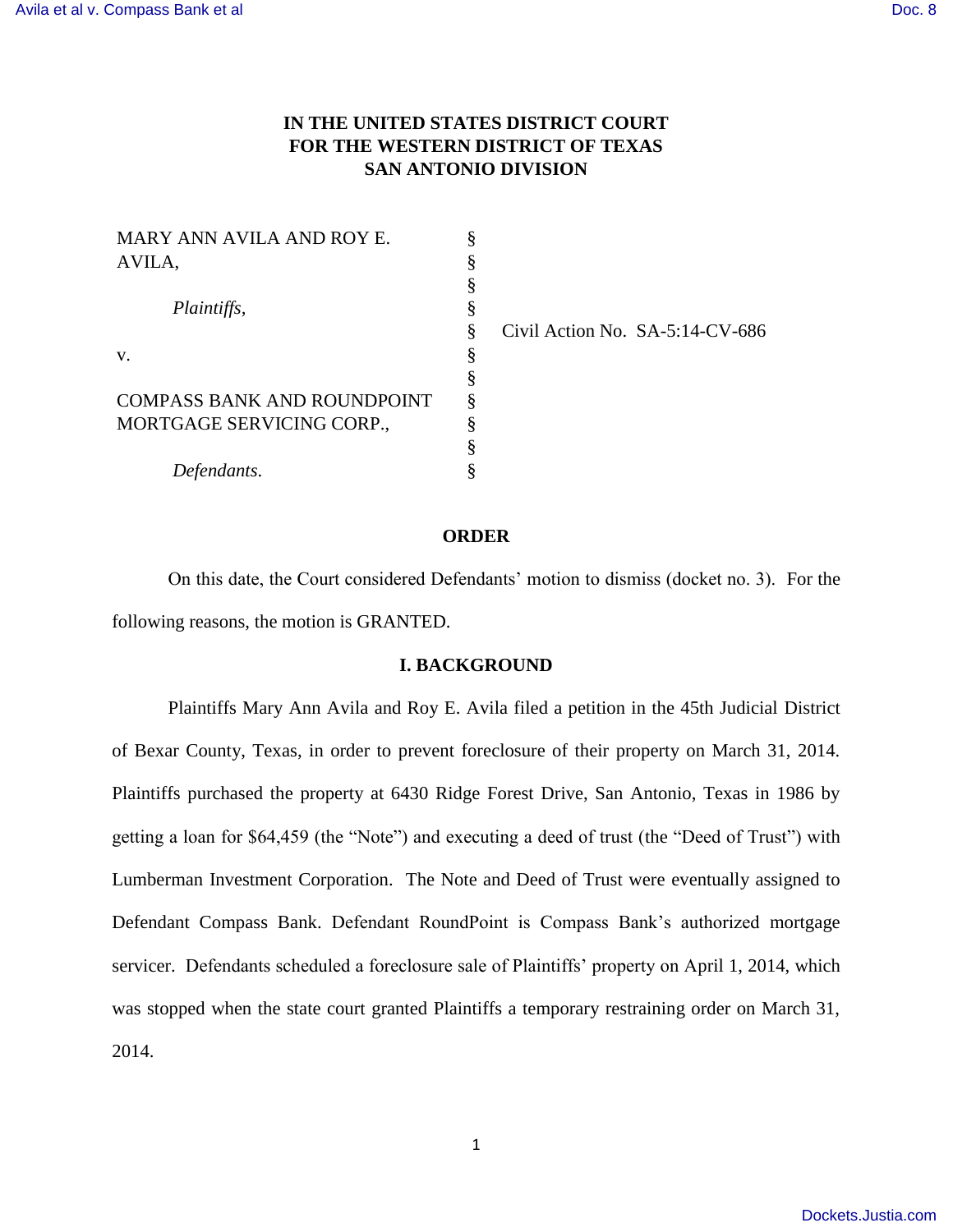Defendants removed this case on July 30,  $2014$ .<sup>1</sup> They then filed this motion to dismiss on August 6, 2014. Plaintiffs have not responded to this motion to dismiss.

# **II. LEGAL STANDARD**

### **A. Legal Standard for Deciding a Motion to Dismiss**

l

"To survive a motion to dismiss, a complaint must contain sufficient factual matter, accepted as true, to 'state a claim to relief that is plausible on its face.'" *Ashcroft v. Iqbal*, 556 U.S. 662, 678 (2009) (quoting *Bell Atl. Corp. v. Twombly*, 550 U.S. 544, 570 (2007)). A claim for relief must contain (1) "a short and plain statement of the grounds for the court's jurisdiction"; (2) "a short and plain statement of the claim showing that the pleader is entitled to the relief"; and (3) "a demand for the relief sought." FED. R. CIV. P. 8(a). In considering a motion to dismiss under Rule 12(b)(6), all factual allegations from the complaint should be taken as true, and the facts are to be construed favorably to the plaintiff. *Fernandez–Montez v. Allied Pilots Assoc.*, 987 F.2d 278, 284 (5th Cir. 1993). To survive a 12(b)(6) motion, a complaint must contain "more than labels and conclusions, and a formulaic recitation of the elements of a cause of action will not do." *Twombly*, 550 U.S. at 555. "Factual allegations must be enough to raise a right to relief above the speculative level." *Id.*

<sup>&</sup>lt;sup>1</sup> This Court has jurisdiction over this case on the basis of diversity jurisdiction. *See* 28 U.S.C. § 1441 (holding that a civil action brought in state court can be removed to federal court if the district court would have had original jurisdiction over the action); *see* 28 U.S.C. § 1332 (conferring original district court jurisdiction over civil actions between citizens of different states where there is complete diversity and the amount in controversy exceeds \$75,000). Plaintiffs are citizens of Texas. Defendant Compass Bank is a citizen of Alabama. *See Wachovia Bank v. Schmidt*, 546 U.S. 303, 307 (2006) (holding that a national bank is a citizen of the state in which its main office, as set forth in its articles of association, is located). Defendant RoundPoint is a corporation incorporated in Florida with its principal place of business in North Carolina, and is a citizen of those two states for diversity jurisdiction purposes. 28 U.S.C § 1332(c). The amount in controversy in this case also exceeds \$75,000. *See Farkas v. GMAC Mortg., L.L.C.*, 737 F.3d 338 (5th Cir. 2013) (explaining that for cases in which the plaintiff seeks to enjoin a foreclosure sale, the value of the property represents the amount in controversy). The Bexar County Appraisal District values the property at \$103,900.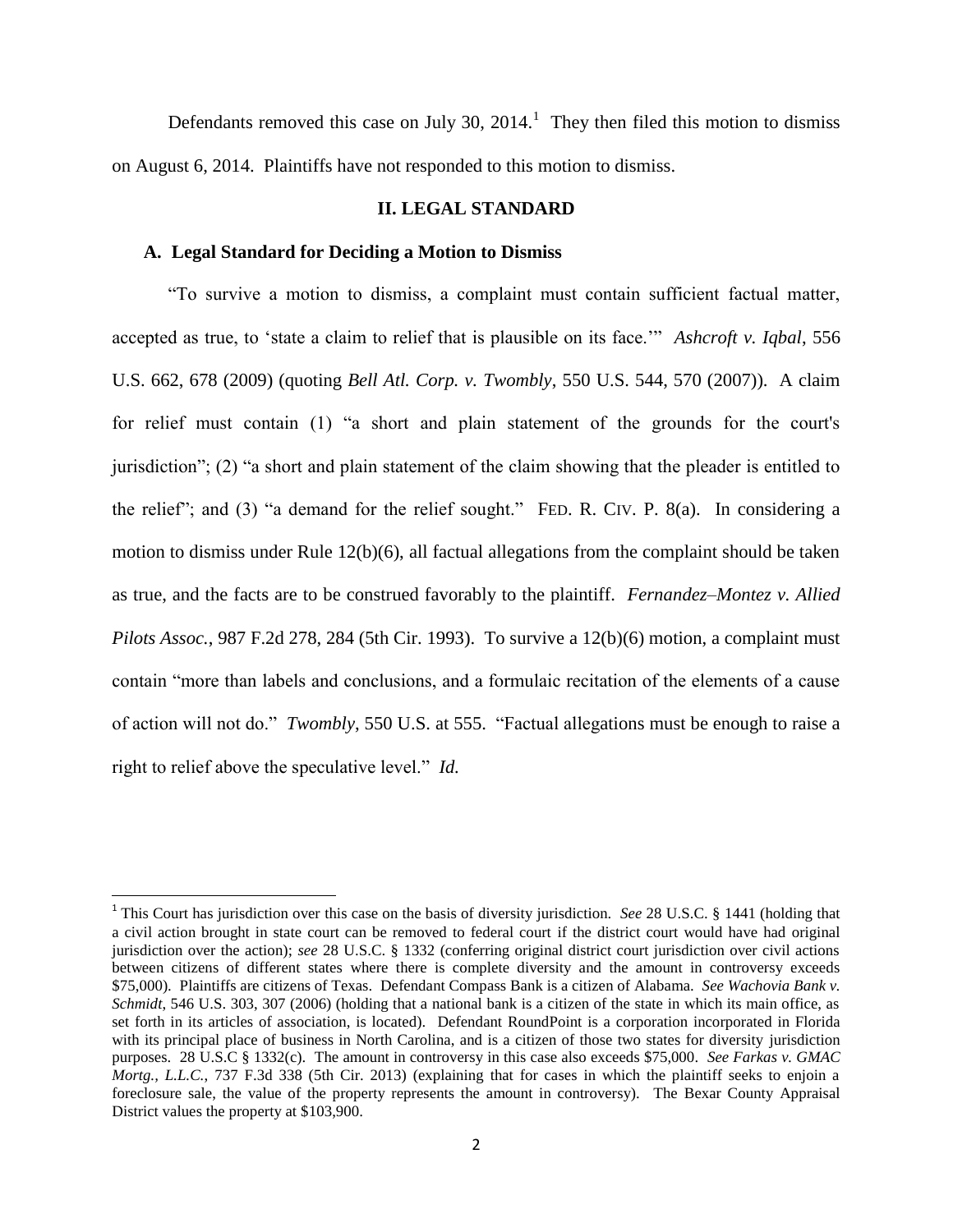### **B. Documents that May Be Considered**

In deciding a motion to dismiss, a court may consider documents incorporated into the complaint by reference. *Tellabs, Inc. v. Makor Issues & Rights, Ltd.*, 551 U.S. 308, 322 (2007). The court may also consider any documents attached to the complaint and any documents attached to the motion to dismiss that are central to the claim and referenced by the complaint. *Lone Star Fund V (U.S.), L.P. v. Barclays Bank PLC*, 594 F.3d 383, 387 (5th Cir. 2010); *see also Sullivan v. Leor Energy, LLC,* 600 F.3d 542, 546 (5th Cir. 2010) (quoting *Scanlan v. Tex. A & M Univ.*, 343 F.3d 533, 536 (5th Cir. 2003) (holding that while the court generally must not go outside the pleadings, "the court may consider documents attached to a motion to dismiss that 'are referred to in the plaintiff's complaint and are central to the plaintiff's claim.'")). The district court may also take judicial notice of matters of public record. *Funk v. Stryker Corp.*, 631 F.3d 777, 783 (5th Cir. 2011); *see also Norris v. Hearst Trust*, 500 F.3d 454, 461 n. 9 (5th Cir. 2007) (" $[1]$ t is clearly proper in deciding a  $12(b)(6)$  motion to take judicial notice of matters of public record.").

Here, Defendants attached Plaintiffs' Deed of Trust to the motion to dismiss. It is referenced in Plaintiffs' petition and provided Compass Bank's authority to foreclose. The Deed of Trust is central to Plaintiffs' claims. The Deed of Trust and "chain of assignments" of the Note and Deed of Trust are also matters of public record. The Court, therefore, will consider the Deed of Trust and the chain of assignments of Plaintiffs' Note and Deed of Trust in ruling on Defendants' motion.

#### **III. ANALYSIS**

Plaintiffs do not allege specific causes of action in their petition. Broadly read, Plaintiffs' petition alleges four separate reasons Defendants' proposed foreclosure was improper: 1)

3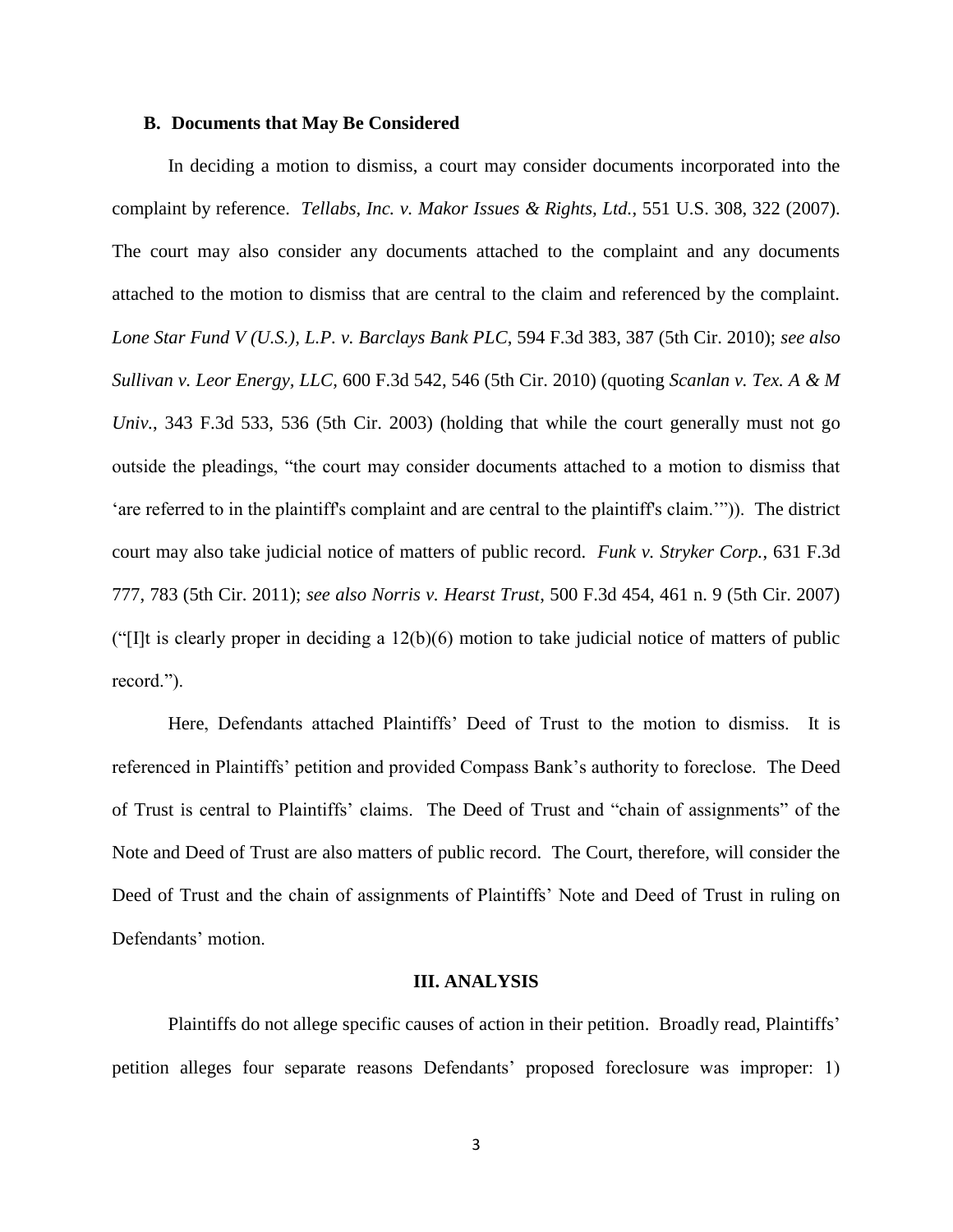Plaintiffs entered an "agreement" with Compass to delay any foreclosure while a loan modification review was performed; 2) Defendants are not authorized to foreclose on the Deed of Trust because they are not "holders"; 3) Defendants erroneously maintained Plaintiffs' payment records; and 4) Defendants failed to provide Plaintiffs an accounting of the arrearage. Plaintiffs pray the Court order an accounting to clarify the proper arrearage amount, as well as declaratory and injunctive relief. Plaintiffs fail to plausibly assert a cause of action against Defendants and the case should be dismissed.

## **A. Agreement to Delay Foreclosure for a Loan Modification Review**

Plaintiffs' state court petition, construed liberally, alleges Defendants cannot foreclose the property because Defendants promised not to foreclose until Defendants completed a loan modification review. Plaintiffs either claim breach of contract or promissory estoppel. Some promises are not enforceable due to the Texas Statute of Frauds. *Martins v. BAC Home Loans Servicing, L.P.*, 722 F.3d 249, 256 (5th Cir. 2013); *see also Williams v. Wells Fargo Bank, N.A*., 560 F. App'x 233, 239 (5th Cir. 2014). A loan agreement for more than \$50,000 must be in writing to be enforceable. TEX. BUS. & COM. CODE  $\S$  26.02(b). A promise relating to the sale of real estate must also be in writing to be enforceable. *Id.* § 26.01(b)(4). Due to these requirements, the Fifth Circuit recently held that loan modification agreements in the foreclosure context must be in writing. *Martins*, 722 F.3d at 256. Plaintiffs do not allege that they entered into a written loan modification agreement with the Defendants.

Even without a valid loan modification agreement, a plaintiff can overcome the Statute of Frauds under a promissory estoppel theory. "When a promisor induces substantial action or forbearance by another, promissory estoppel prevents any denial of that promise if injustice can be avoided only by enforcement." *In re Weekley Homes, L.P.*, 180 S.W.3d 127, 133 (Tex. 2005).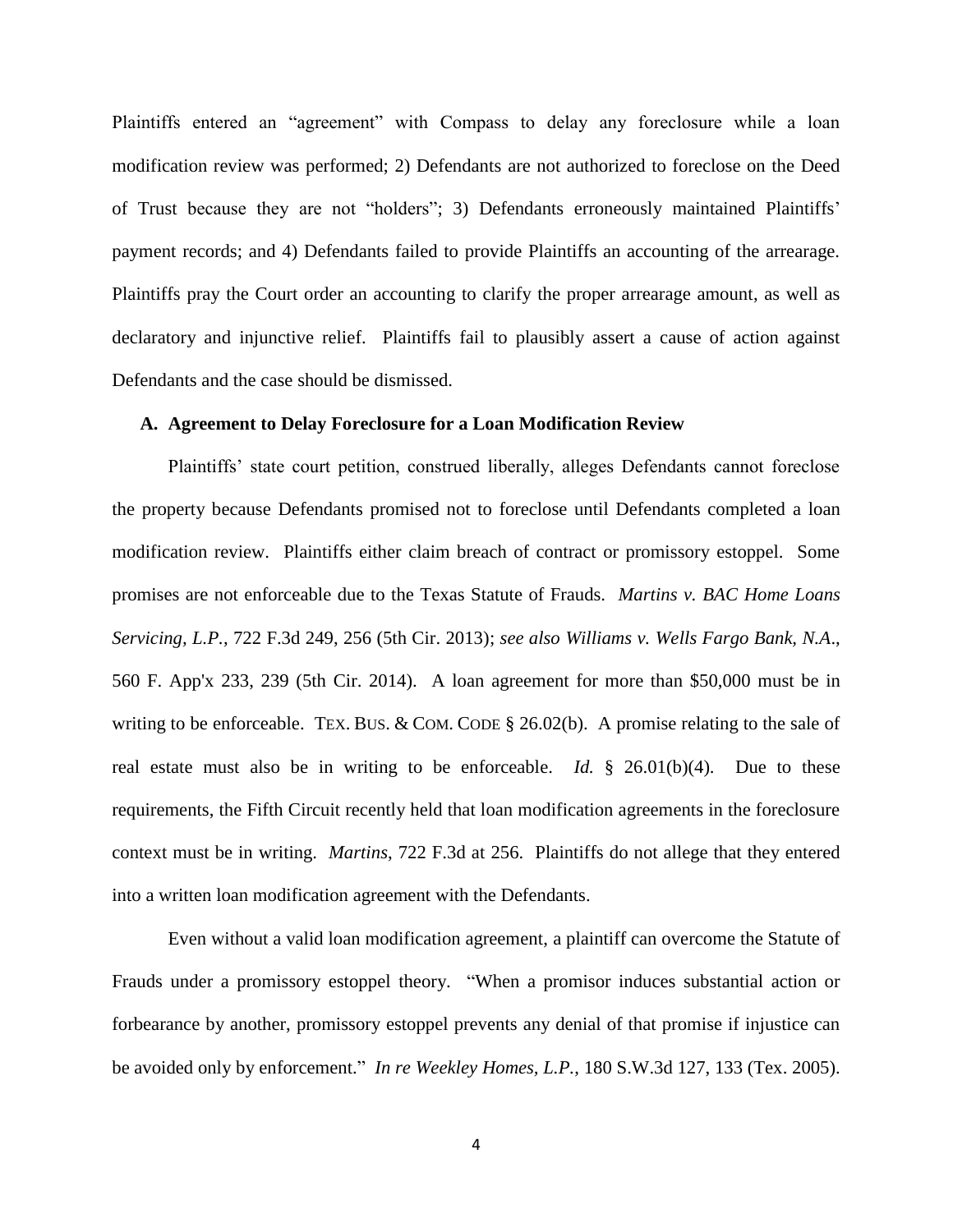Plaintiffs could have overcome the written requirement through promissory estoppel if they alleged such a written document was prepared but never executed and they reasonably relied on that document. *See Martins*, 722 F.3d at 256*.* Plaintiffs do not allege any written loan modification agreement was prepared or that they relied on one. *See Martin-Janson v. JP Morgan Chase Bank, N.A.*, 536 F. App'x 394, 398 (5th Cir. 2013). The Court therefore dismisses Plaintiffs' breach of contract and promissory estoppel claims related to the alleged loan modification review because they are barred by the Texas Statute of Frauds.

### **B. Defendants' Authority to Foreclose on the Deed of Trust**

Plaintiffs next allege that Defendants lack authority to foreclose the property because they are not the proper "Holder" of the Note and Deed of Trust. The Deed of Trust purports to give the "holder" the power to foreclose or otherwise enforce the terms of the contract. Docket no. 3, Ex. 2. However, the Fifth Circuit recently reviewed Texas courts' decisions and determined that the mortgagee and mortgage servicer have authority to enforce the terms of the Deed of Trust and foreclose. *Martins*, 722 F.3d at 255. "Mortgagee" is defined as "the grantee, beneficiary, owner, or holder of a security instrument." TEX. PROP. CODE § 51.0001(4). A "mortgage servicer" is one who has an agreement with the mortgagee to service the mortgage. *Id.* at § 51.0025. The chain of assignments clearly show Compass Bank as the most recent grantee of the Note and Deed of Trust with RoundPoint as its mortgage servicer. Compass Bank and RoundPoint thus have authority to enforce the terms of the Deed of Trust and foreclose the property. Plaintiffs' claim that Defendants lack standing to foreclose the property is dismissed.

#### **C. Erroneous Maintenance of Payment Records**

Plaintiffs allege Defendants improperly "maintained [their] record of payment" leading to "wrongfully scheduling foreclosure," which would be a breach of contract under the Deed of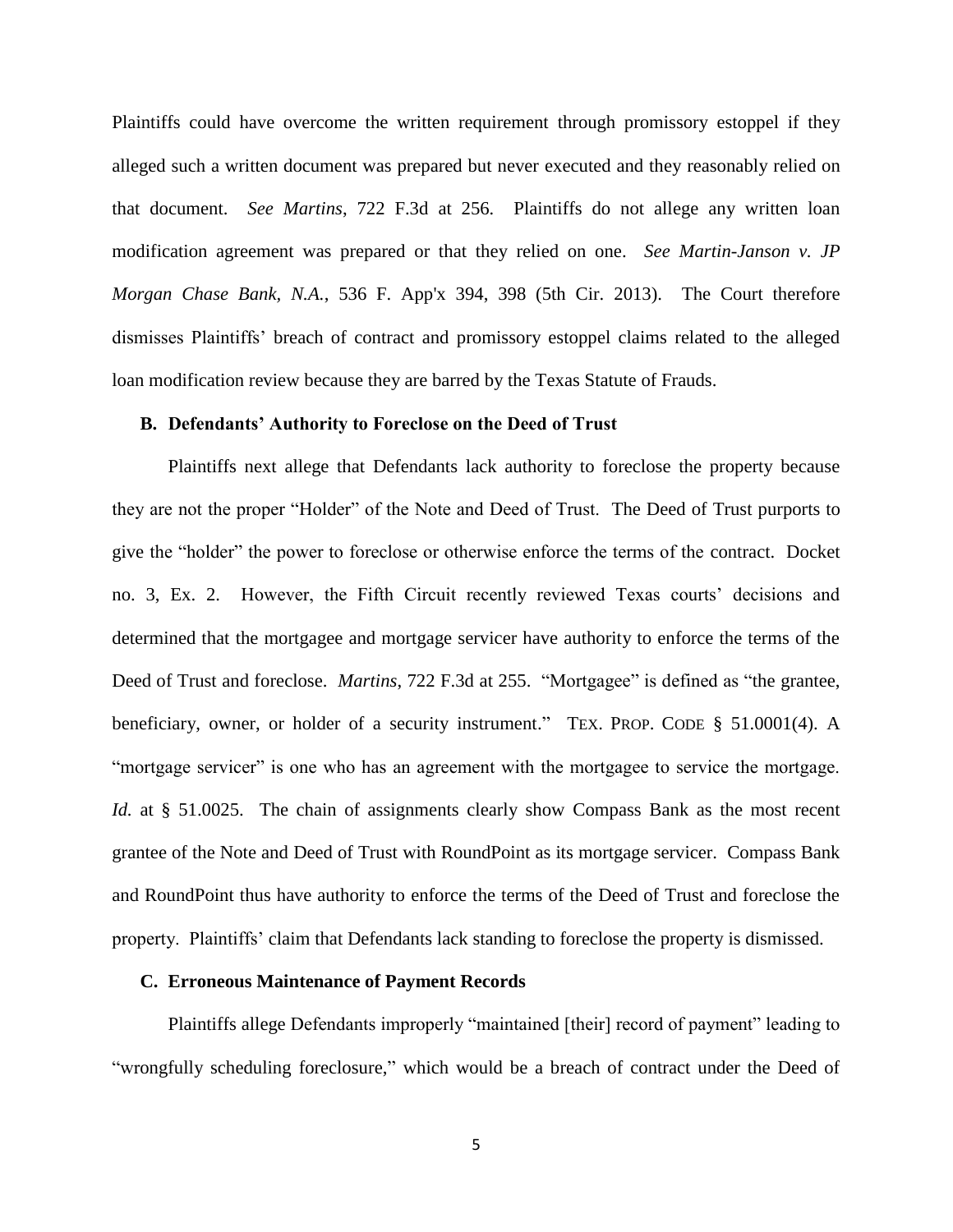Trust. However, Plaintiffs allege no further facts to support their claim. These are not specific enough allegations to validly state a claim against Defendants; the allegations are conclusory. *See Twombly*, 550 U.S. at 555. Plaintiffs do not allege any supporting facts to "state a claim for relief that is plausible on its face" that Defendants erroneously maintained Plaintiffs' payment records leading to a wrongfully scheduled foreclosure. *See Iqbal*, 556 U.S. at 678. Accordingly, the Court dismisses this claim because the petition fails to state non-conclusory facts to support the claim.

# **D. Accounting, Declaratory Relief, and Injunctive Relief**

Plaintiffs allege Defendants improperly calculated the amount owed in arrears, seeking an accounting to cure the error. Plaintiffs also pray for declaratory and injunctive relief. Under Texas law, an accounting, declaratory relief, and injunctive relief are equitable remedies, not independent causes of action. *See, e.g.*, *Barcenas v. Fed. Home Loan Mortg. Corp.*, No. H–12– 2466, 2013 WL 286250, at \*9 (S.D. Tex. Jan. 24, 2013). A court must dismiss claims for equitable relief where no underlying cause of action from the complaint survives. *See, e.g.*, *Cook v. Wells Fargo Bank, N.A.*, Civ. A. No. 3:10–CV–0592–D, 2010 WL 2772445, \*4 (E.D. Tex. Mar. 24, 2011) ("Under Texas law, a request for injunctive relief is not itself a cause of action but depends on an underlying cause of action."). The Court dismissed all other causes of action in Plaintiffs' petition above. The Court must also then dismiss Plaintiffs' claims for an accounting, declaratory relief, and injunctive relief, because they are not independent causes of action that can stand on their own and all other claims have been dismissed. *See Lindsey v. Ocwen Loan Servicing, LLC*, 3:10-CV-967-L, 2011 WL 2550833, \*6 (N.D. Tex. June 27, 2011). Therefore, Plaintiffs claims for an accounting, declaratory judgment, and injunctive relief are dismissed.